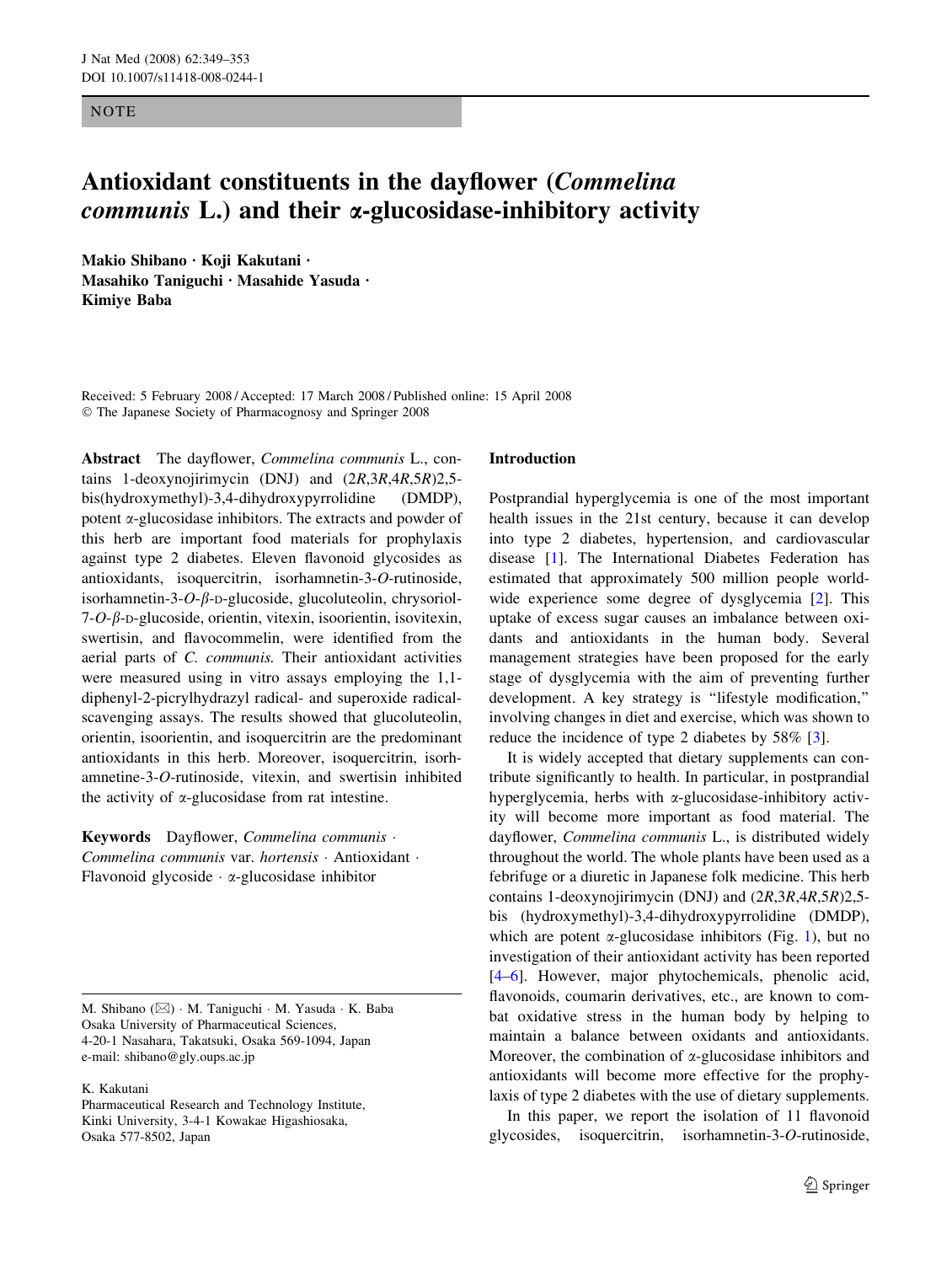<span id="page-1-0"></span>isorhamnetin-3- $O$ - $\beta$ -D-glucoside, glucoluteolin, chrysoriol- $7$ -O- $\beta$ -D-glucoside, orientin, vitexin, isoorientin, isovitexin, swertisin, and flavocommelin (Fig. 2), as antioxidants from the aerial parts of C. communis and C. communis var. hortensis [\[7](#page-4-0)]. These compounds were also assayed to determine whether they inhibit the activity of  $\alpha$ -glucosidase from rat intestine.

# Materials and methods

#### General experimental procedures

The instruments used in this study were Shimadzu LC-10AT, SPD-10A, and SCL-10A LC instruments (for preparative HPLC), Varian Mercury 300 and Unity Inova-500 NMR spectrometers (for NMR spectra measured in  $CD_3OD$  or pyridine- $d_5$  using tetramethylsilane as an internal standard), JEOL JMS-MS700V mass spectrometer (for mass spectra), and Shimadzu UV mini 1240 and



Fig. 1 Chemical structures of DNJ and DMDP

Fig. 2 Chemical structures of flavonoid glycosides

BIO-RAD Model 680XR plate readers (for radical-scavenging assays).

#### Reagents and materials

HPLC-grade methanol and acetonitrile (for preparative HPLC), reagent-grade dichloromethane, methanol, ethanol, and ethyl acetate (for extraction and column chromatography), 1,1-diphenyl-2-picrylhydrazyl (DPPH), sodium acetate, acetic acid, and epigallocatechin gallate were purchased from Nacalai Tesque Co., Ltd. (Kyoto, Japan). Wakogel C-200 (for column chromatography) was purchased from Wako Pure Chemical Industries Ltd. (Osaka, Japan). Silica gel  $60F_{254}$ -precoated TLC plates were purchased from Merck (Darmstadt, Germany). Ultrapure water was prepared using a Millipore Milli-Q purification system (Bedford, MA). C. communis L. was collected in Takatsuki ward (Osaka, Japan). C. communis var. hortensis was cultivated in Kusatsu (Shiga, Japan).

#### Isolation of antioxidants

After drying, the aerial parts (400 g) of the dayflowers were refluxed three times with 70% EtOH (3 L) for 3 h. The solution was concentrated under reduced pressure to give an extract (75.5 g). The extract was chromatographed on a Diaion HP-20 column (Mitsubishi Chemical Co., Ltd., Tokyo, Japan). After washing the column with water, the adsorbed material was eluted with MeOH (2 l). The eluted fraction was concentrated in vacuo to give a flavonoid fraction (51.7 g). This fraction was chromatographed on a silica gel (400 g) column (5.3 i.d.  $\times$  56 cm)

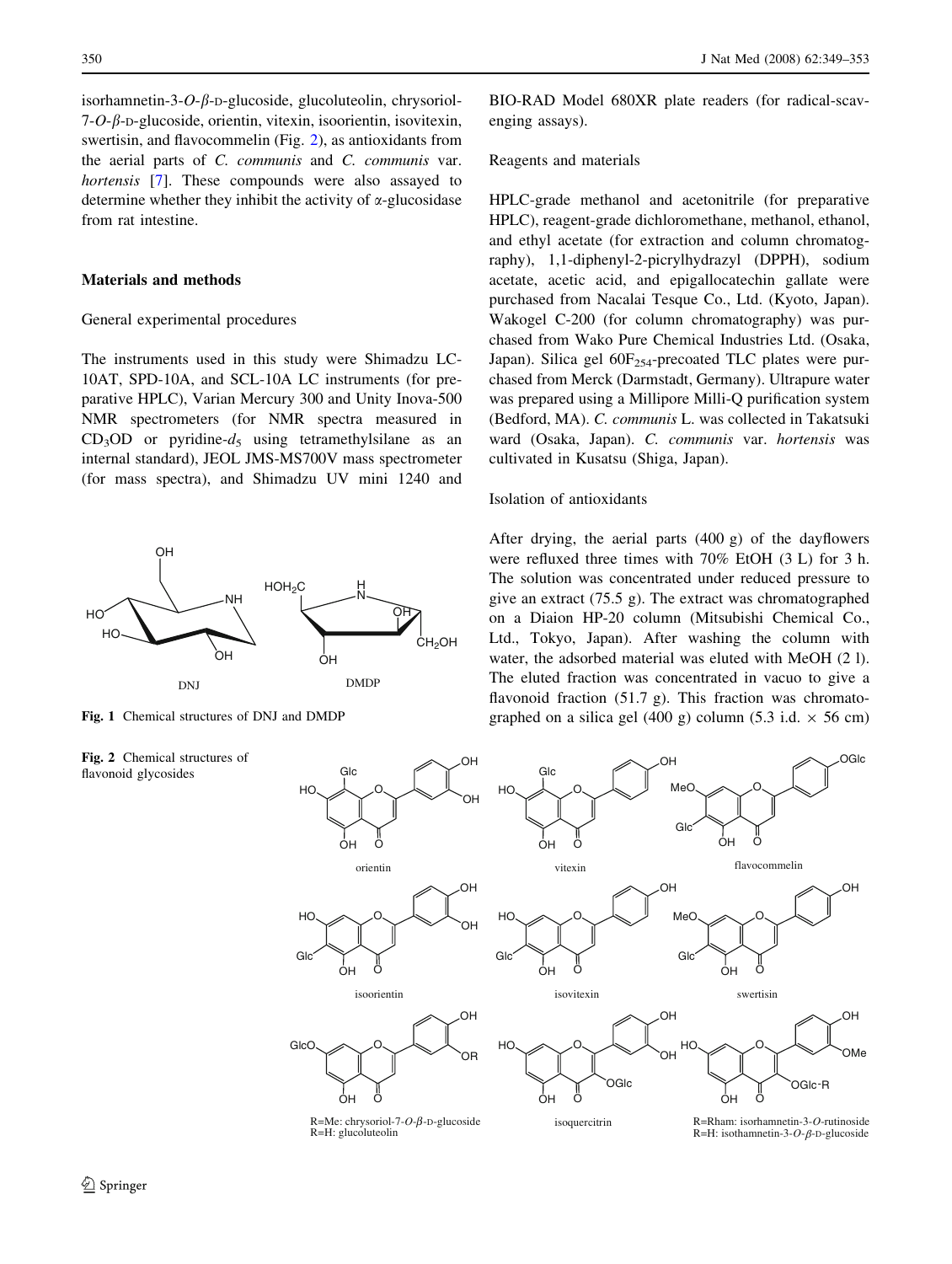with  $CH<sub>2</sub>Cl<sub>2</sub>$ -MeOH. Each fraction was subjected to HPLC separation [Develosil ODS-5 10 i.d.  $\times$  250 mm (Nomura Chemical Co., Ltd., Seto, Japan) or Nucleosil C-18 AB 10 i.d.  $\times$  250 mm (Macherey-Nagel, Duren, Germany), CH3CN-1% AcOH (12:88 or 15:85)]. Fractions 19–27 yielded isoquercitrin (22 mg), isorhamnetin-3- O-rutinoside (64 mg), isorhamnetin-3-O- $\beta$ -D-glucoside (13 mg), glucoluteolin (461 mg), chrysoriol-7- $O$ - $\beta$ -D-glucoside (32 mg), orientin (178 mg), vitexin (69 mg), isoorientin (22 mg), isovitexin (16 mg), swertisin (11 mg), and flavocommelin (20 mg).

# Determination of free radical-scavenging activity

The effects of each fraction or flavonoid glycoside on DPPH radicals were monitored according to the method of Hatano et al. [[8\]](#page-4-0). The sample was dissolved in 50% ethanol (concentration of 0.015–3 mg/ml). One milliliter of 0.1 M acetate buffer (pH 5.5), 0.5 ml of 0.5 mM DPPH radical ethanolic solution, and 1 ml of each of the prepared 50% ethanol solutions were mixed. The mixture was shaken vigorously and incubated at  $30^{\circ}$ C for 30 min in the dark, and the absorbance was measured spectrophotometrically at 517 nm. The solution without DPPH solution added served as a blank. Lower absorbance of the reaction mixture indicated higher free radical-scavenging activity. The percentage of DPPH-scavenging activity was expressed as {1-[(test sample absorbance - blank sample absorbance)/ blank sample absorbance]}  $\times$  100 (%). The purification of antioxidative compounds was done based on the antioxidative activity exhibited.

# Determination of superoxide radical-scavenging activity

Various concentrations (0.05–5 mg/ml) of 20% ethanol solution of the flavonoid glycosides were prepared. The superoxide anion-scavenging activity was determined using a xanthine/xanthine oxidase reduced WST-1 system with a SOD assay kit (Dojindo Molecular Technologies, Inc., Tokyo, Japan) according to the manufacturer's protocol. The water-soluble formazan dye was monitored at 450 nm. Measurements were performed in duplicate, and the concentration required for a 50% inhibition  $(IC_{50})$  of WST-1 formazan formation was determined graphically.

# Assay of  $\alpha$ -glucosidase inhibition

The  $\alpha$ -glucosidase-inhibitory activity was measured using the modified method of Dahlqvist [[9\]](#page-4-0). The reaction mixture consisted of the above basic extract solution  $(25 \text{ µl})$ ,  $200 \text{ µl}$ 50 mM phosphate buffer (pH 7.0), 175  $\mu$ l 100 mM sucrose in 10 mM phosphate buffer (pH 7.0), and 100  $\mu$ l  $\alpha$ -glucosidase from rat intestine (Sigma-Aldrich Co., St. Louis, MO) solution (a stock solution of 1.0 mg/ml in 10 mM phosphate buffer, pH 7.0, was diluted 40-fold with the same buffer). The reaction mixture was incubated for 30 min at  $37^{\circ}$ C. Then, 500 µl of an aqueous solution containing 1% 3,5-dinitrosalicylic acid, 5% sodium potassium tartate, 1% NaOH, 0.2% phenol, and 0.05% sodium sulfite was added to the incubated solution, and the mixture was heated at  $100^{\circ}$ C for 10 min to stop the reaction. This solution was diluted with 2 ml of water, and the optical density at 540 nm was measured (OD test). The control sample was prepared by adding water instead of the extract and by treating in the same way as test samples to give an OD blank. The inhibition rates (%) were calculated using the formula  $100 - 100 \times (OD \text{ test} - OD \text{ blank})/(\text{control}$ OD test - control OD blank).

# Results and discussion

In this study, preliminary experiments were carried out using dried dayflower powder (5 g). The hot-water extracts (0.97 g) were chromatographed on Sep-Pak C18 cartridges (Waters, Milford, MA) using  $H_2O$ ,  $H_2O$ –MeOH (1:1), and MeOH. The yield and antioxidant activities of each fraction are shown in Table 1. Thin-layer chromatography (TLC) of the  $H_2O-MeOH$  (1:1) fraction showed numerous spots under 254-nm UV irradiation. These results suggested that the antioxidant components of the hot-water extracts are flavonoid glycosides. In addition, the inhibitory activities of these fractions were assayed for their ability to

Table 1 Preliminary experiments on dried dayflower powder (5 g)

| <sup>a</sup> Sample concentration |
|-----------------------------------|
| is $0.4 \text{ mg/ml}$            |
| Sample concentration              |
|                                   |

is 6.0 mg/ml

| Hot-water extracts<br>(sep-pak C18 cartridge) | 0.97 | 98.6 | 85.7 |
|-----------------------------------------------|------|------|------|
| H <sub>2</sub> O                              | 0.53 | 75.2 | 95.0 |
| $H_2O-MeOH (1:1)$                             | 0.21 | 95.3 | 75.7 |
| MeOH                                          | 0.09 | 7.6  | 25.8 |

capacity  $(\%)^a$ 

Fraction **Yield (g)** DPPH radical-scavenging

a-glucosidase-inhibitory

activity  $(\%)^b$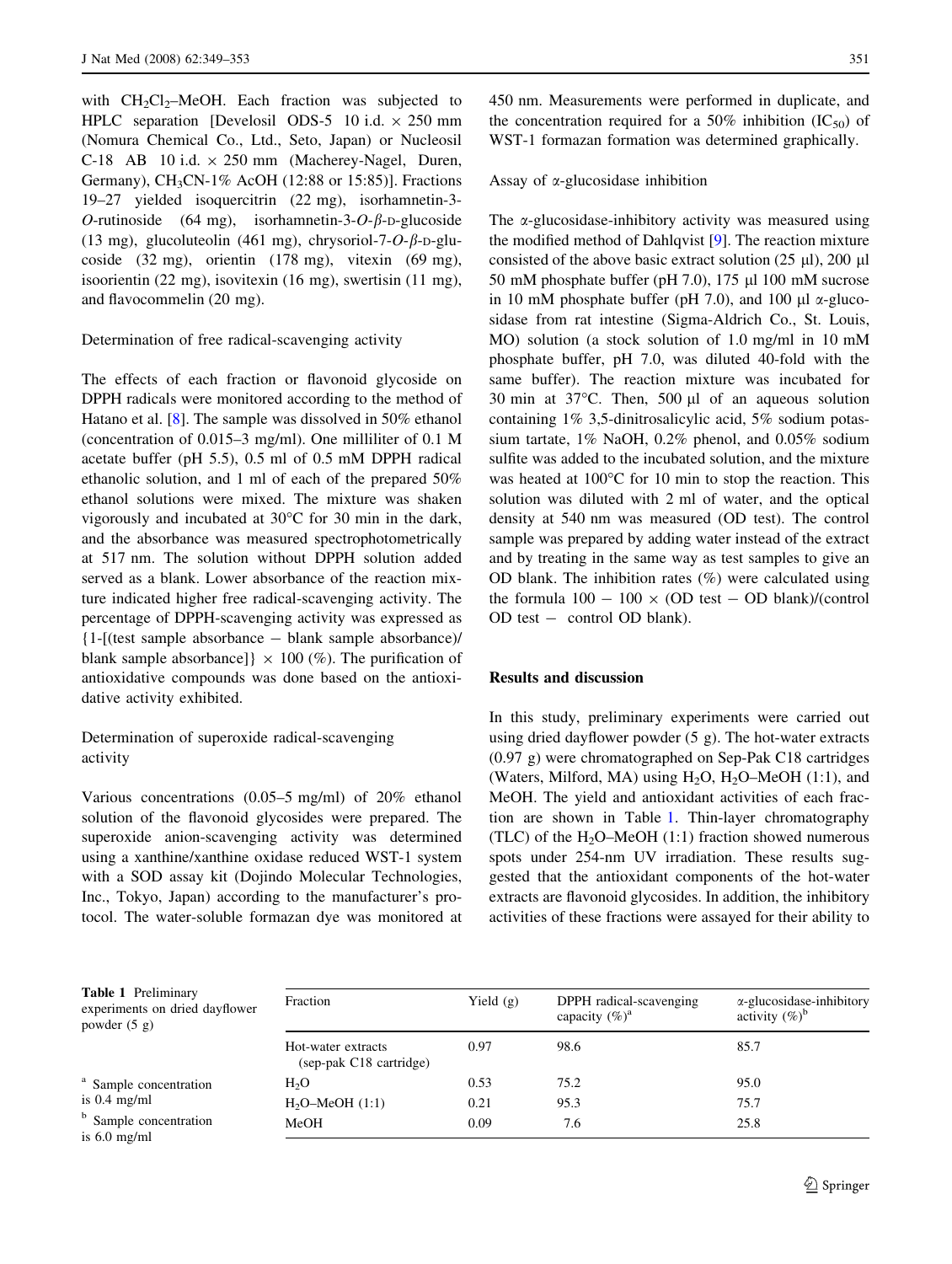| Flavonoid glycoside                    | $EC_{50}$    |           |
|----------------------------------------|--------------|-----------|
|                                        | $(\mu$ g/ml) | $(\mu M)$ |
| Isoquercitrin                          | 6.2          | 13.4      |
| Isorhamnetin-3-O-rutinoside            | 150 >        |           |
| Isorhamnetin-3-O- $\beta$ -D-glucoside | 150 >        |           |
| Glucoluteolin                          | 5.8          | 12.9      |
| Chrysoriol-7-O- $\beta$ -D-glucoside   | 150 >        |           |
| Orientin                               | 6.7          | 15.0      |
| Vitexin                                | 18.7         | 43.3      |
| Isoorientin                            | 6.9          | 15.4      |
| Isovitexin                             | 18.9         | 43.8      |
| Swertisin                              | 94.5         | 211.7     |
| Flavocommelin                          | 150 >        |           |
| Epigallocatechin gallate               | 1.2          | 2.7       |

<span id="page-3-0"></span>Table 2 DPPH radical-scavenging effects of flavonoid glycosides and epigallocatechin gallate

Table 3 Superoxide radical-scavenging activity of flavonoid glycosides and epigallocatechin gallate

| Flavonoid glycoside                    | $IC_{50}$    |           |  |
|----------------------------------------|--------------|-----------|--|
|                                        | $(\mu$ g/ml) | $(\mu M)$ |  |
| Isoquercitrin                          | 25.0         | 53.9      |  |
| Isorhamnetin-3- $O$ -rutinoside        | 385          |           |  |
| Isorhamnetin-3-O- $\beta$ -D-glucoside | 385          |           |  |
| Glucoluteolin                          | 18.3         | 40.8      |  |
| Chrysoriol-7-O- $\beta$ -D-glucoside   | 385          |           |  |
| Orientin                               | 32.6         | 72.8      |  |
| Vitexin                                | 385          |           |  |
| Isoorientin                            | 39.7         | 88.6      |  |
| Isovitexin                             | 385          |           |  |
| Swertisin                              | 385          |           |  |
| Flavocommelin                          | 385          |           |  |
| Epigallocatechin gallate               | 3.9          | 8.5       |  |

inhibit the activity of  $\alpha$ -glucosidase from rat intestine. The H<sub>2</sub>O and H<sub>2</sub>O–MeOH (1:1) fractions potently inhibited  $\alpha$ glucosidase activity. The active constituents of the  $H_2O$ fraction are DNJ and DMDP, but these polyhydroxylated alkaloids are not present in the  $H_2O-MeOH$  (1:1) fraction. Therefore, we investigated the active compounds of this fraction.

The 70% EtOH extract of C. communis was chromatographed on a Diaion HP-20 column. After washing the column with water, the adsorbed material was eluted with MeOH. The eluted fraction was chromatographed on silica gel using  $CH_2Cl_2$  and MeOH to afford 32 fractions. The free radical-scavenging activity of each fraction was assayed against DPPH radicals. Fractions 19–27 exhibited stronger antioxidant activity than the others. These active fractions were further subjected to reversed-phase preparative HPLC to afford 11 flavonoid glycosides. Thus, bioassay-guided fractionation of the 70% EtOH extracts led to the isolation of the antioxidants isoquercitrin [\[10](#page-4-0)], isorhamnetin-3-O-rutinoside [\[10](#page-4-0)], isorhamnetin-3-O- $\beta$ -D-glucoside [[11\]](#page-4-0), glucoluteolin [\[12](#page-4-0)], chrysoriol-7- $O$ - $\beta$ -Dglucoside [[12\]](#page-4-0), orientin [\[13](#page-4-0)], vitexin [\[14](#page-4-0)], isoorientin [\[13](#page-4-0)], isovitexin  $[15]$  $[15]$ , swertisin  $[16]$  $[16]$ , and flavocommelin  $[17]$  $[17]$ . These known compounds were identified by comparison of their spectral  $(^{1}H\text{-NMR},~^{13}C\text{-NMR},$  and MS) data with the reported values. These compounds were isolated from this herb for the first time, except for flavocommelin, which comprises the blue pigment of the dayflower. Moreover, these 11 flavonoid glycosides were also isolated from C. communis var. hortensis using the same methods.

Table 2 shows the DPPH radical-scavenging activities of the isolated flavonoid glycosides. Isoquercitrin, glucoluteolin, orientin, vitexin, isoorientin, isovitexin, and swertisin had  $EC_{50}$  values of 13.4, 12.9, 15.0, 43.3, 15.4,

Table 4  $\alpha$ -glucosidase-inhibitory activity of flavonoid glycosides, DNJ, and DMDP

| Flavonoid glycoside                    | $IC_{50}$ (M)         |
|----------------------------------------|-----------------------|
| Isoquercitrin                          | $2.4 \times 10^{-4}$  |
| Isorhamnetin-3-O-rutinoside            | $5.1 \times 10^{-4}$  |
| Isorhamnetin-3-O- $\beta$ -D-glucoside | $>1.0 \times 10^{-3}$ |
| Glucoluteolin                          | $>1.0 \times 10^{-3}$ |
| Chrysoriol-7-O- $\beta$ -D-glucoside   | $>1.0 \times 10^{-3}$ |
| Orientin                               | $>1.0 \times 10^{-3}$ |
| Vitexin                                | $4.2 \times 10^{-4}$  |
| Isoorientin                            | $>1.0 \times 10^{-3}$ |
| Isovitexin                             | $>1.0 \times 10^{-3}$ |
| Swertisin                              | $3.7 \times 10^{-4}$  |
| Flavocommelin                          | $>1.0 \times 10^{-3}$ |
| DNJ                                    | $1.5 \times 10^{-4}$  |
| <b>DMDP</b>                            | $5.8 \times 10^{-5}$  |

43.8, and 211.7  $\mu$ M, respectively, and the activity of epigallocatechin gallate was  $2.7 \mu M$ . Table 3 shows the superoxide radical-scavenging activities of the isolated compounds. Glucoluteolin had the strongest activity, and isoquercitrin, orientin, and isoorientin were also relatively potent. Comparing these four flavonoid glucosides, it appears that the phenolic hydroxyl groups at the 3- and 4 positions of the flavonoid B ring play a key role in radical scavenging, although the hydroxyl group at the 7-position of the flavonoid A ring appears to have no effect. In principle, the structure–radical-scavenging relationships of these flavonoid glycosides were in agreement with data reported in the literature [\[18](#page-4-0)].

These isolated compounds, DMDP, and DNJ were assayed to determine whether they inhibit the activity of